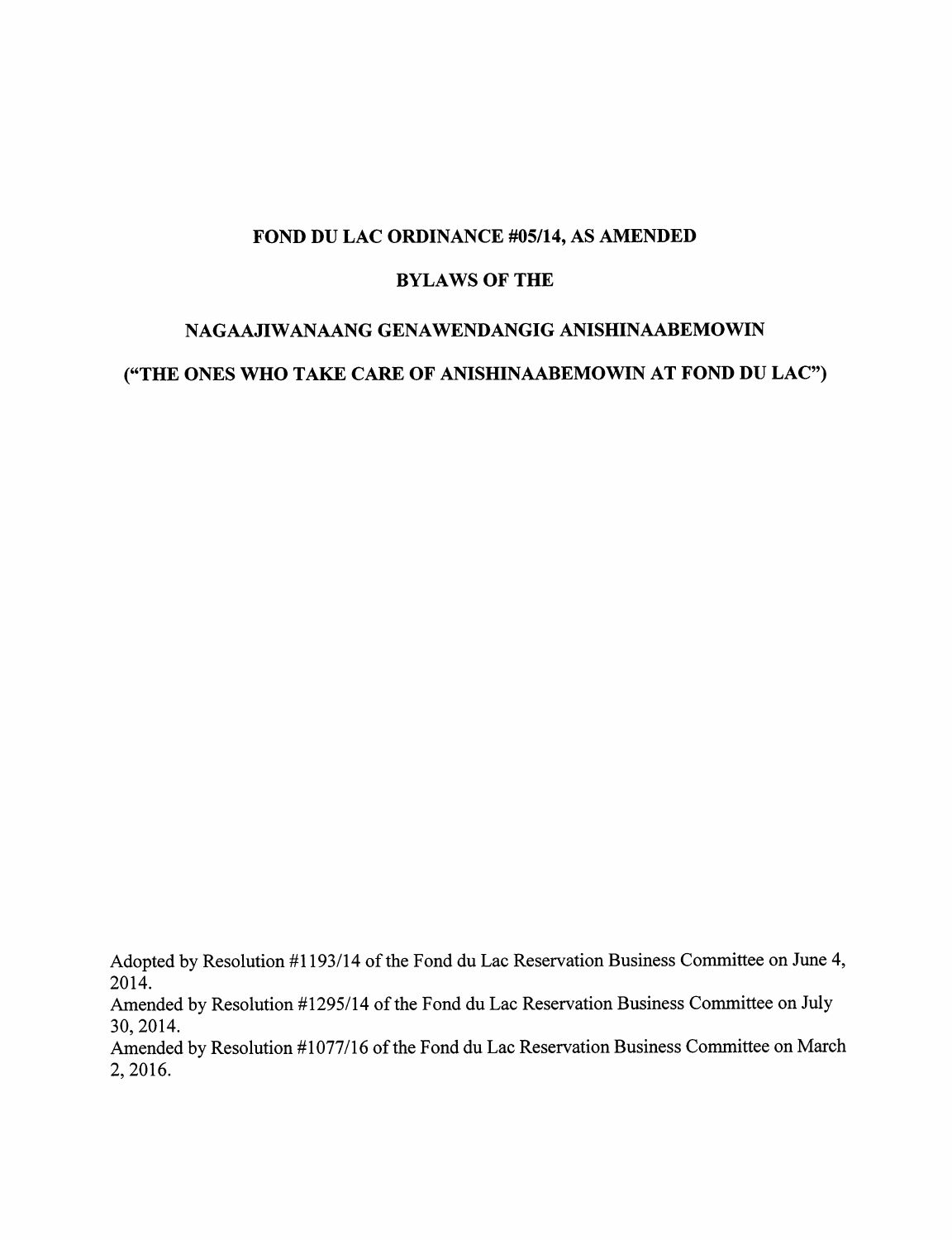# FOND DU LAC ORDINANCE #05/14, AS AMENDED BYLAWS OF THE NAGAAJIWANAANG GENAWENDANGIG ANISHINAABEMOWIN

Pursuant to the authority reserved under Section 16 of the Indian Reorganization Act, 25 U.S.C. § 476, and as granted under Article VI of the Revised Constitution of the Minnesota Chippewa Tribe, the Fond du Lac Reservation Business Committee, as the Governing Body of the Fond du Lac Band of Lake Superior Chippewa, hereby enacts the following Bylaws of the Nagaajiwanaang Genawendangig Anishinaabemowin.

- 101. Name. The name of the organization shall be the Nagaajiwanaang Genawendangig<br>Anishinaabemowin (hereinafter referred to as the "Genawendangig Anishinaabemowin Anishinaabemowin").
- 101. Purpose. The purpose of the Genawendangig Anishinaabemowin shall be to promote the management, preservation, and protection of the traditional language (Anishinaabemowin) of the Fond du Lac Band of Lake Superior Chippewa and to advise the Reservation Business Committee about these issues. In so doing, the Waakanawendangig Anishinaabemowin shall further Resolution #1421/10, the Declaration of the Ojibwe Language as the Official Language of the Fond du Lac Band.
- 103. Attributes. The Genawendangig Anishinaabemowin is a subdivision of the Fond du Lac Band of Lake Superior Chippewa, and the actions taken by the Genawendangig Anishinaabemowin shall be imbued with those privileges and immunities inherent to the Fond du Lac Band, except as limited herein. Nothing in these Bylaws or the pursuit of the purposes described herein shall be deemed or construed as a waiver of the sovereign inummity of the Fond du Lac Band, or to constitute consent by the Fond du Lac Reservation Business Committee or the Genawendangig Anishinaabemowin to any action or claim founded upon or arising out of the jurisdiction of any government other than that of the Fond du Lac Band.
- 104. Membership. The Genawendangig Anishinaabemowin shall consist of seven (7) members, the majority of whom shall be enrolled members of the Fond du Lac Band of Lake Superior Chippewa. The Language Coordinator shall serve as non-voting technical advisor to the Board. The Reservation Business Committee shall make all appointments to the Genawendangig Anishinaabemowin and shall notify both the appointees and the Language Coordinator of such appointments.
- 105. Removal or Suspension of Members. A member of the Genawendangig Anishinaabemowinmay be removed by the Reservation Business Committee for misconduct, malfeasance, missing three (3) consecutive meetings of the Genawendangig Anishinaabemowin, disqualification under Section 105 of these Bylaws, or crimes of moral turpitude. Where a member of the Genawendangig Anishinaabemowin has been charged with a crime of moral turpitude, or where the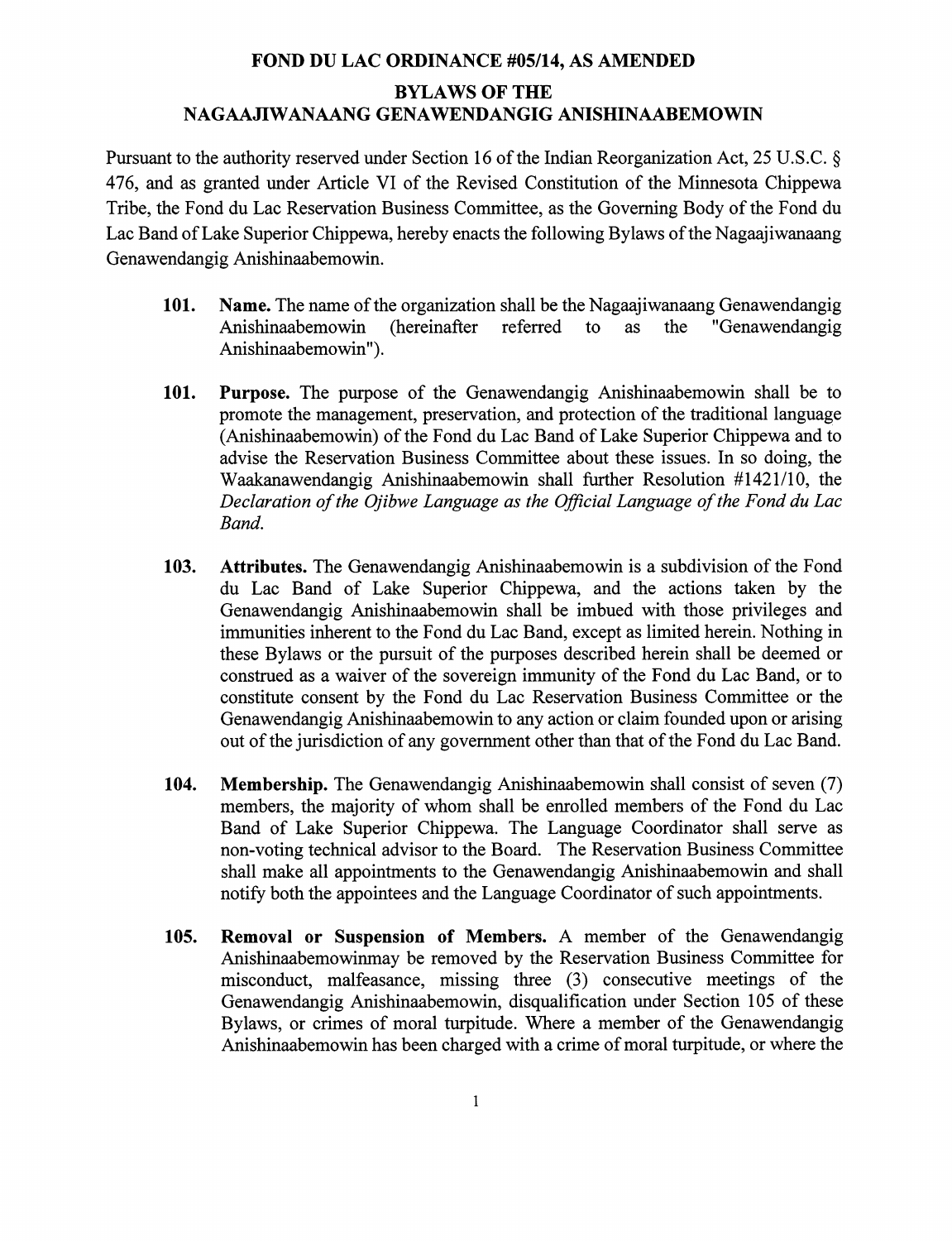Reservation Business Committee has considered reliable allegations of such conduct, the Reservation Business Committee may suspend that member until such time as that member has been exonerated of those charges or allegations. The Genawendangig Anishinaabemowin may recommend removal or suspension of an Genawendangig Anishinaabemowin member to the Reservation Business Committee for any of the above-stated reasons, provided that the conduct at issue is reasonably substantiated.

- 106. Officers. The Genawendangig Anishinaabemowin shall elect from its members a Chairperson, a Vice Chairperson and a Secretary. Each shall serve a term of two (2) years. The Chairperson shall preside at all meetings of the Genawendangig Anishinaabemowin or, in the absence of the Chairperson, the Vice-Chairperson shall preside. The Chairperson shall have the responsibility to see that all functions of the Genawendangig Anishinaabemowin are satisfactorily conducted and shall perform all general responsibilities which are inherent in that office. The Secretary shall prepare and maintain the minutes of the Genawendangig Anishinaabemowin and shall provide copies of the minutes to the Reservation Business Committee within ten (10) days of approval. An officer may be removed from that office by majority vote of a quorum of the Genawendangig Anishinaabemowin.
- 107. Functions of the Genawendangig Anishinaabemowin. The Genawendangig Anishinaabemowin shall perform the following functions:
	- (a) Acquaint themselves with all ofthe language activities and services available in the region.
	- (b) Periodically review the language plan(s) as provided by the Language Coordinator.
	- (c) Advise the Language Coordinator in matters related to management and development issues affecting Anishinaabemowin preservation and revitalization.
	- (d) Review grant opportunities for funding language programs and projects.
- 108. Meetings. All meetings of the Genawendangig Anishinaabemowin shall be conducted in accordance with the Rules of Order and Code of Conduct prescribed under Articles 110 and 111 of these Bylaws.
	- (a) Regular Meetings. Regular meetings of the Genawendangig Anishinaabemowin shall be held once per quarter. Members shall be notified of the meeting by the Secretary no less than seven (7) calendar days prior to the meeting.
	- (b) Special Meetings. Special meetings of the Genawendangig Anishinaabemowin may be called by the Chairperson, or by any three (3) members of the Genawendangig Anishinaabemowin. Members shall be notified of the special meeting by the Secretary no less than three (3) calendar days prior to the meeting, and shall be informed of the purpose, place, date and time of the meeting, and shall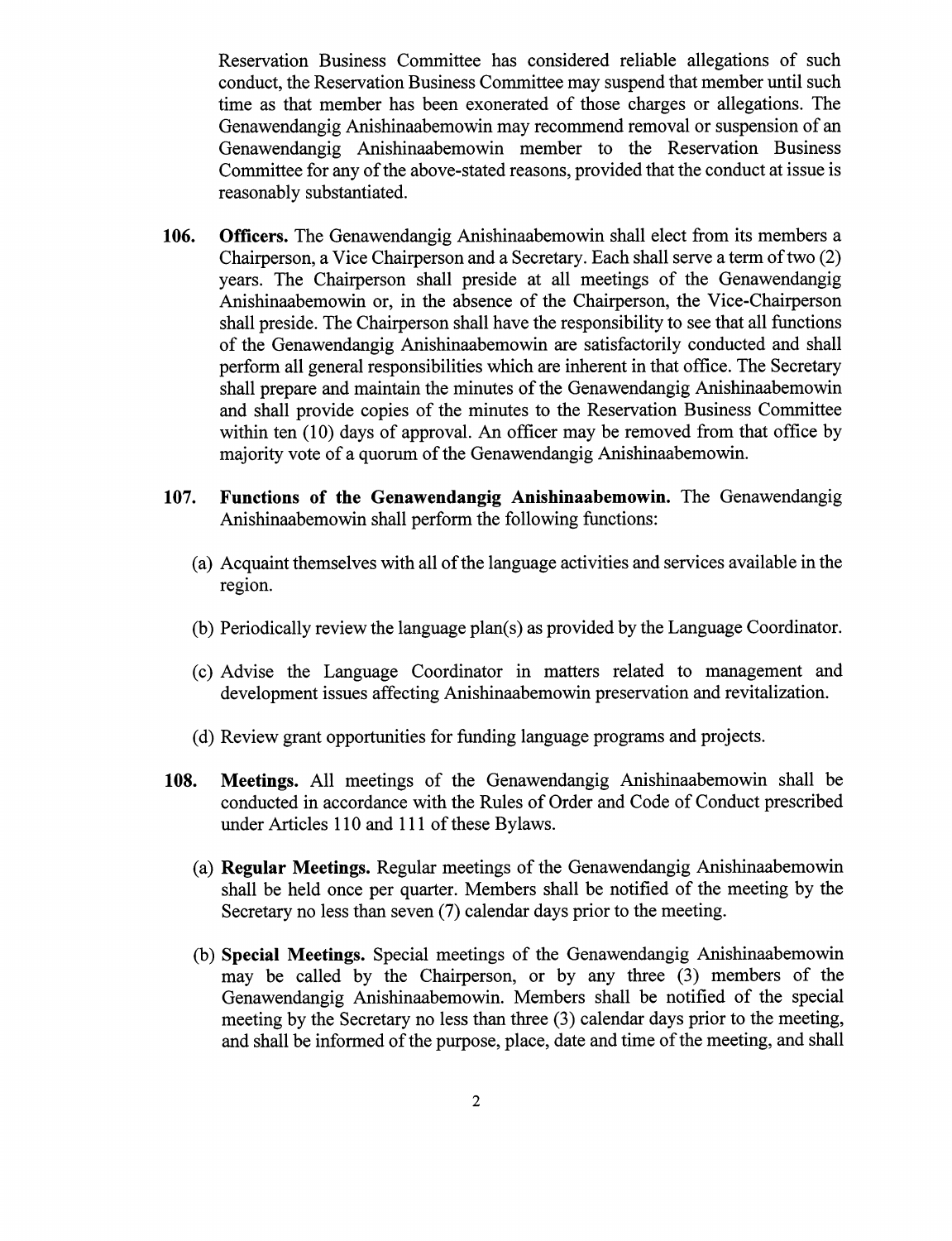be informed of those members responsible for calling the meeting. No business shall be conducted at the Special Meeting except as specified in the notice.

- (c) **Quorum.** A quorum shall consist of at least four  $(4)$  members, at least one of whom shall be the Chairperson or Vice-Chairperson. If a quorum is present, the affirmative vote of the majority of members present shall be necessary for the adoption of any matter voted upon. A majority of members present, though less than a quorum, may adjourn the meeting.
- (d) Open Meeting Requirement. All meetings of the Genawendangig Anishinaabemowin may be open to the interested public. Participation by interested parties shall be in accordance with the Rules of Order prescribed under Article 110 of these Bylaws.
- (e) Compensation. Appointed members will be compensated per meeting in an amount approved annually by the RBC. Employees of the Fond du Lac Band who serve on the Genawendangig Anishinaabemowin will be required to take annual leave, PTO, or leave without pay if they attend meetings scheduled during normal working hours and receive the designated stipend.
- 109. Subcommittees. The Genawendangig Anishinaabemowin may establish from its membership standing or ad hoc subcommittees to work on any special problems or projects related to its business. Upon a majority vote of the Genawendangig Anishinaabemowin, non-committee members may be appointed to ad hoc subcommittees.
- 110. Rules of Order. All meetings of the Genawendangig Anishinaabemowin shall be conducted using a modified consensus model of governance.
- 111. Genawendangig Anishinaabemowin Code of Conduct. The following standards of conduct shall apply to members of the Genawendangig Anishinaabemowinin carrying out Genawendangig Anishinaabemowin functions:
	- (a) The purposes of the Genawendangig Anishinaabemowin are coordinative and advisory and not administrative, and the performance of administrative and professional functions within the program shall be left to the appropriate staff, who shall be accorded the respect and consideration due professional personnel.
	- (b) The Genawendangig Anishinaabemowin is not a political body, and the use ofone's membership on the Genawendangig Anishinaabemowin to advance personal positions which are not directly related to the Genawendangig Anishinaabemowin's purposes is inappropriate.